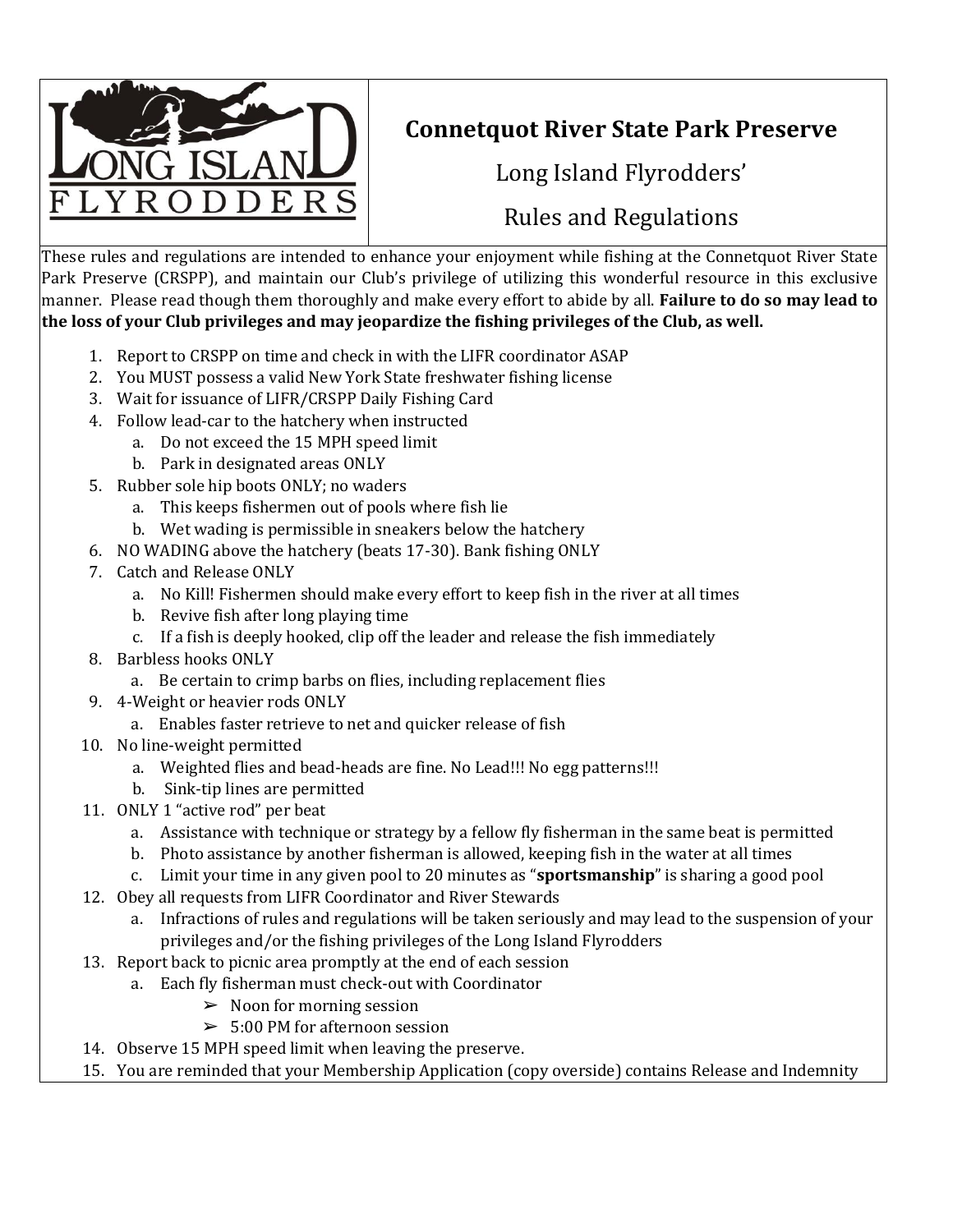## EXTRACT FROM LIFR **MEMBERSHIP APPLICATION:**

I understand the inherent risk in participating in the activities of **LIFR**, including fishing trips, of one day or longer, which **LIFR** may make available to members. I understand that **LIFR** activities may take me into remote areas, and that I may not be able to be promptly evacuated or receive proper medical care in the event of injury or disease. I further understand that I am solely responsible for all costs of medical treatment and transportation.

Intending to be legally bound, for myself, my heirs, executors, and administrators, except to the extent that indemnity insurance is available, I waive, release, indemnify, and hold harmless, **LIFR**, its Officers, Board of Directors, and members, against any and all claims for personal injury, disease, death, and property damage or loss, that I may incur, arising out of or connected in any way with any and all **LIFR** activities. I assume the risk of undertaking all **LIFR** activities, including related travel.

## **I HAVE READ, AND WILL BOUND BY, THE RULES AND REGULATIONS OVERSIDE, AND MY MEMBERSHIP APPLICATION.**